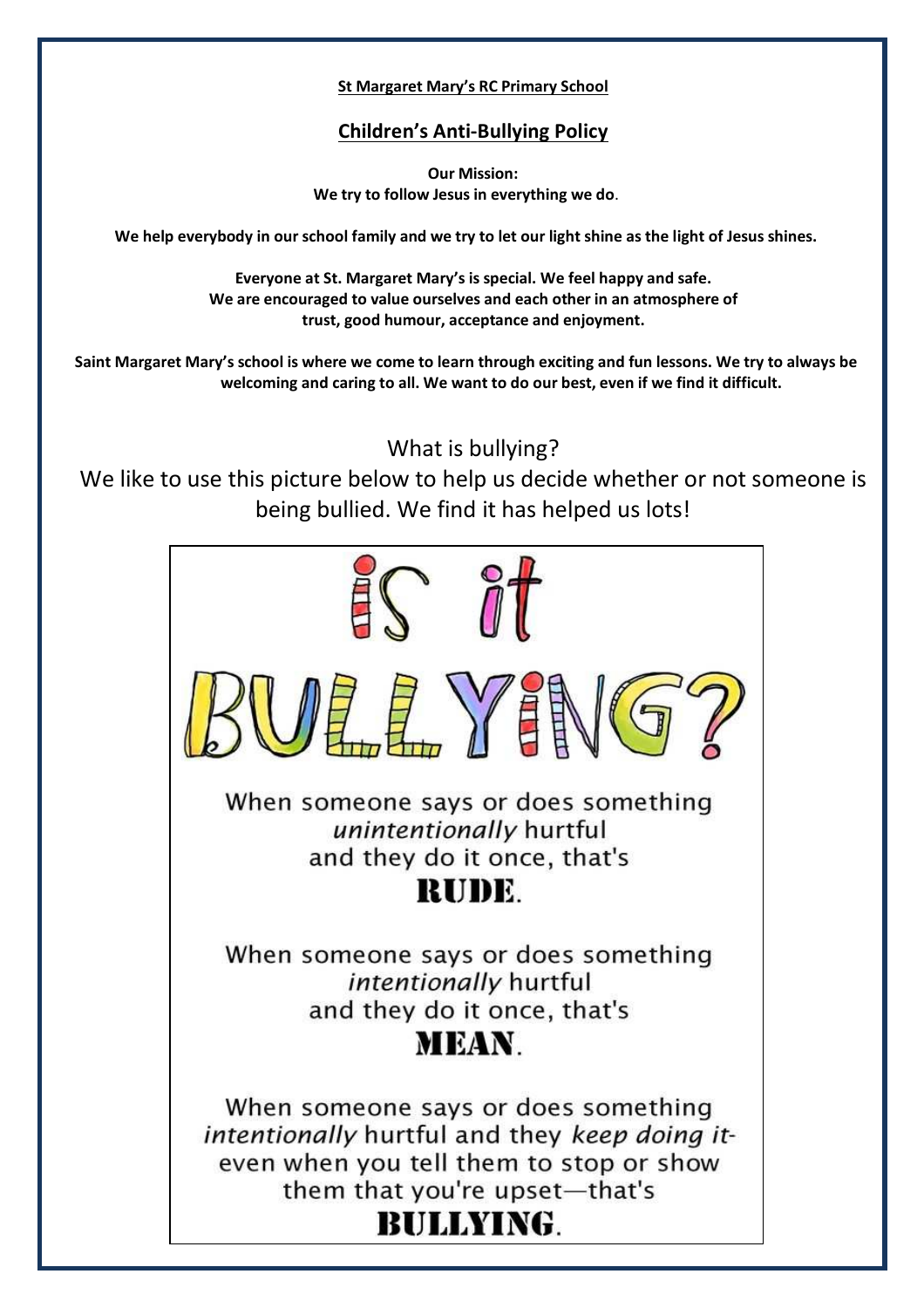In our school, a bully is someone who hurts someone by using behaviour which is meant to hurt, frighten or upset another person…

# **SEVERAL TIMES ON PURPOSE**

This could be name calling, physical hurting or threatening to hurt someone,

spreading unpleasant stories about someone or making someone feel like

they are on their own.

Here are some examples;

**Emotional**: Hurting people's feelings, leaving you out, being bossed about.

**Physical**: Punching, kicking, spitting, hitting, pushing.

**Homophobic**: Calling you gay

**Through a 3rd person**: Sending a friend with horrid messages

**Verbal**: Being teased, name calling or using our hands to make unkind gestures

**Racist**: Calling names because of the colour of someone's skin

**Cyber**: Bullying through social media, texts or emails



![](_page_1_Picture_14.jpeg)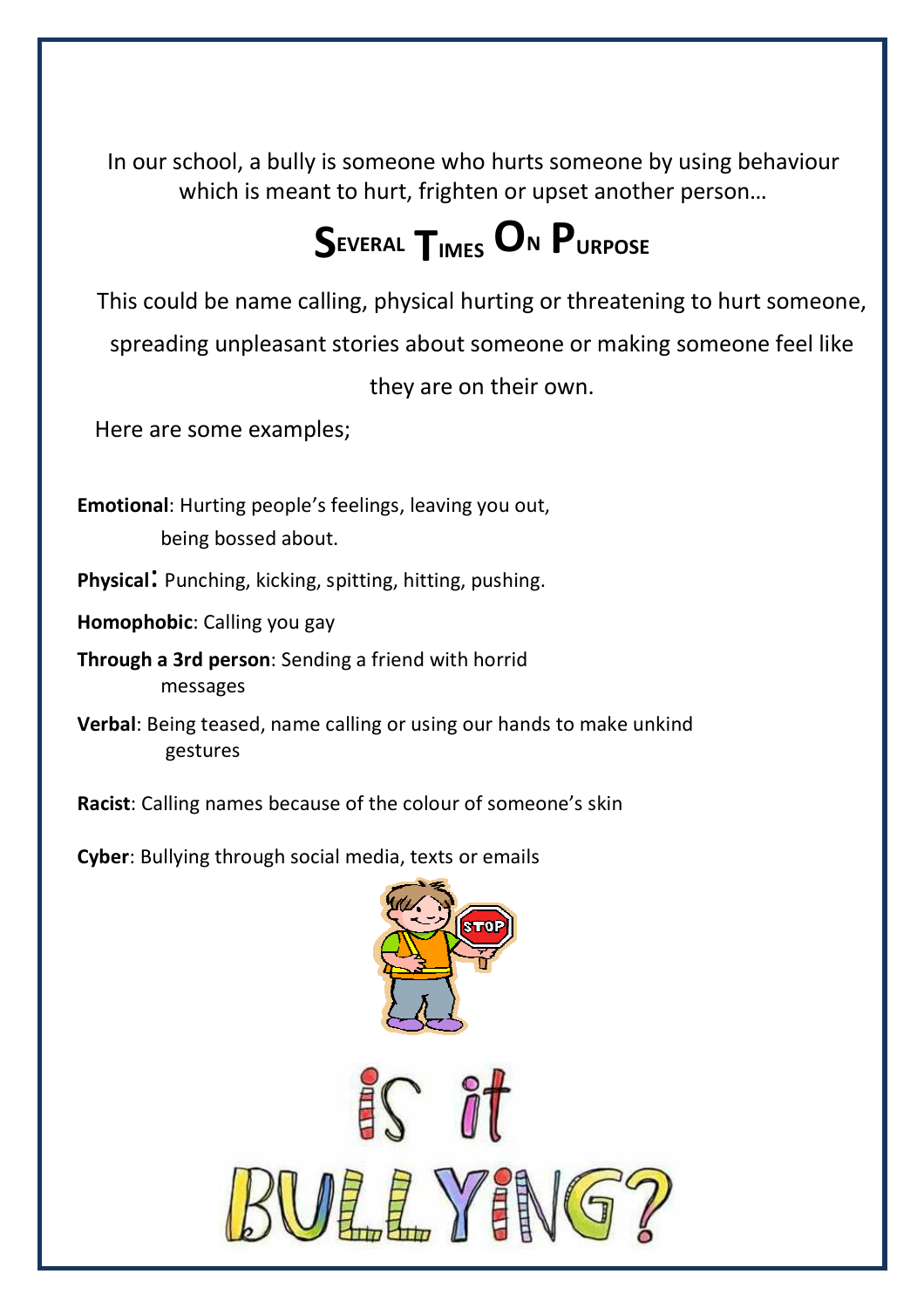### What should I do if I'm getting bullied?

| <b>ELLING</b><br><b>THER</b><br>PEOPLE | SCHOOL<br><b>TRUST</b><br><b>CHILDLINE</b><br><b>A FRIEND</b><br>08001111<br>YOUR HELPING HAND |
|----------------------------------------|------------------------------------------------------------------------------------------------|
| <b>DO</b>                              | <b>DON'T</b>                                                                                   |

| I J I J                             | LAUTRA 1                       |
|-------------------------------------|--------------------------------|
| • Use eye contact and tell them to  | • Do what they say             |
| stop.                               | Look upset or cry<br>$\bullet$ |
| Ignore them                         | <b>Get angry</b><br>$\bullet$  |
| Walk away                           | Hit them back<br>$\bullet$     |
| • Remember, it is NOT your fault!   |                                |
| • Act as though you don't care what |                                |
| they say or do, "sticks and stones  |                                |
| will break my bones"                |                                |
| • Report the bullying using our     |                                |
| helping hand framework,             |                                |

## **What will I do if I see someone else getting bullied?**

- Don't walk away and ignore the bullying
- Don't join in with the bullying behaviour if the bully asks you
- Don't copy the behaviour
- Report the bully and the incident to your teacher/deputy head or

head teacher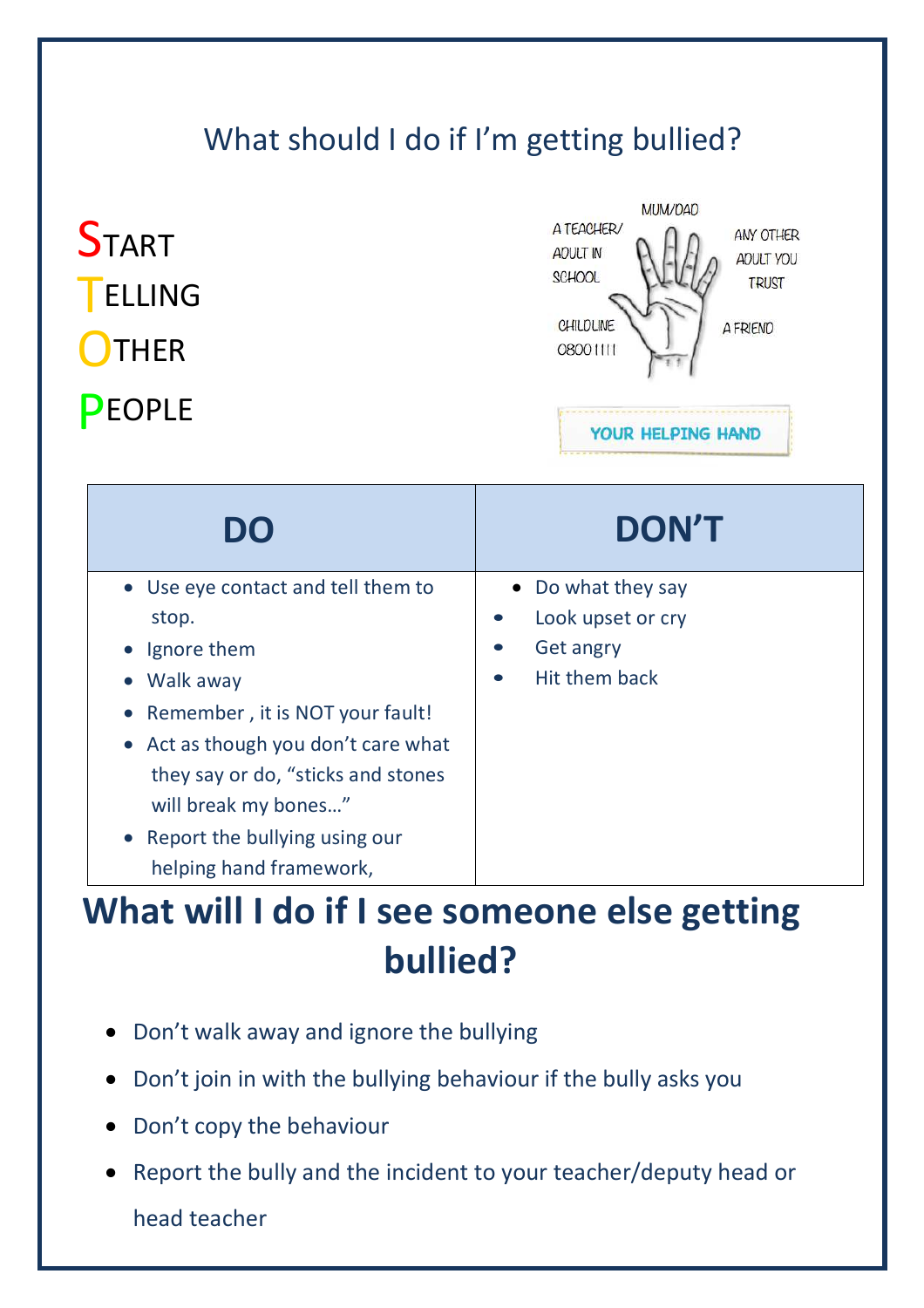- Tell the bully to STOP if it is safe to do so
- Don't stay silent or the bullying will keep happening

# **What will our school do to S.T.O.P. bullying?**

We want our school to make everyone feel safe and happy. Bullying can make people feel frightened and unhappy. To deal with bullying in our school we will help everyone in accordance with our Mission and our Gospel values to;

- Value
- Get on together
- Respect and understand each other
- To appreciate that everyone has the right to be an individual
- Hold circle time to address fears and anxieties
- Educate ourselves about bullying and the impact of it through PSHE lessons and Anti-bullying Week

# **School Procedure**

- The class teacher will investigate and record any incidents of bullying as well as lunchtime organisers during playtime
- Lunch time organisers will report any incidents of bullying outside of class to the teacher
- The Class teacher will tell the Headteacher, Deputy Head, Assistant Headteacher or SLT and pass on a copy of the report
- Headteacher, Deputy Head, Ass Head or SLT will investigate if there is a recurrence